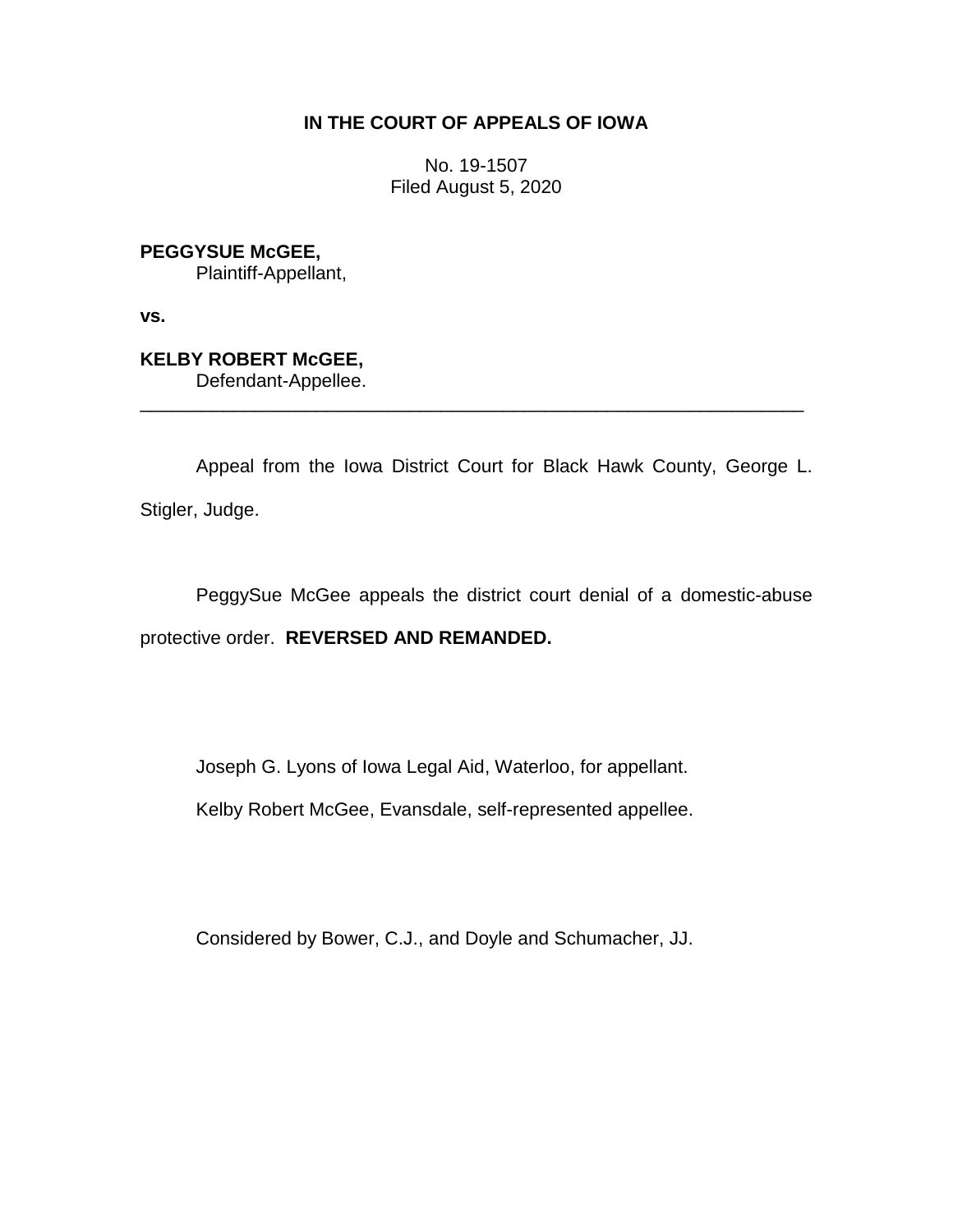## **BOWER, Chief Judge.**

 $\overline{a}$ 

PeggySue McGee appeals the denial of her request for a civil protective order pursuant to the Domestic Abuse Act, Iowa Code chapter 236 (2019).<sup>1</sup> We reverse and remand for further consideration by the district court.

In 2018, PeggySue and Kelby McGee were a married couple residing together. On December 24, 2018, PeggySue alleged Kelby "shoved [her] hard enough to knock [her] unconscious."

On December 26, PeggySue reported the assault to the police and criminal charges were filed. A criminal no-contact order was entered. Kelby complied with the protective order. PeggySue later filed for dissolution of marriage.

Following a jury trial on July 29 and 30, 2019, Kelby was acquitted of the criminal charge. Kelby's acquittal resulted in the cancellation of the criminal nocontact order.

After contacting counsel, on August 6, PeggySue filed a petition for relief from domestic abuse—in other words, a civil protective order. A temporary protective order was issued, and a hearing was set for August 19.

At the hearing, the judge immediately brought up the dissolution case (the judge had presided over a temporary hearing the previous week) and the criminal domestic-abuse case resulting in Kelby's acquittal. PeggySue's counsel informed the court they wished to introduce testimony and evidence not brought out during the criminal trial, including photographs and text messages.

 $1$  Kelby McGee did not file an appellate brief. The appellant is not entitled to automatic relief, however, as we "handle the matter in a manner most consonant with justice and [our] own convenience." *Bowen v. Kaplan*, 237 N.W.2d 799, 801 (Iowa 1976) (citation omitted).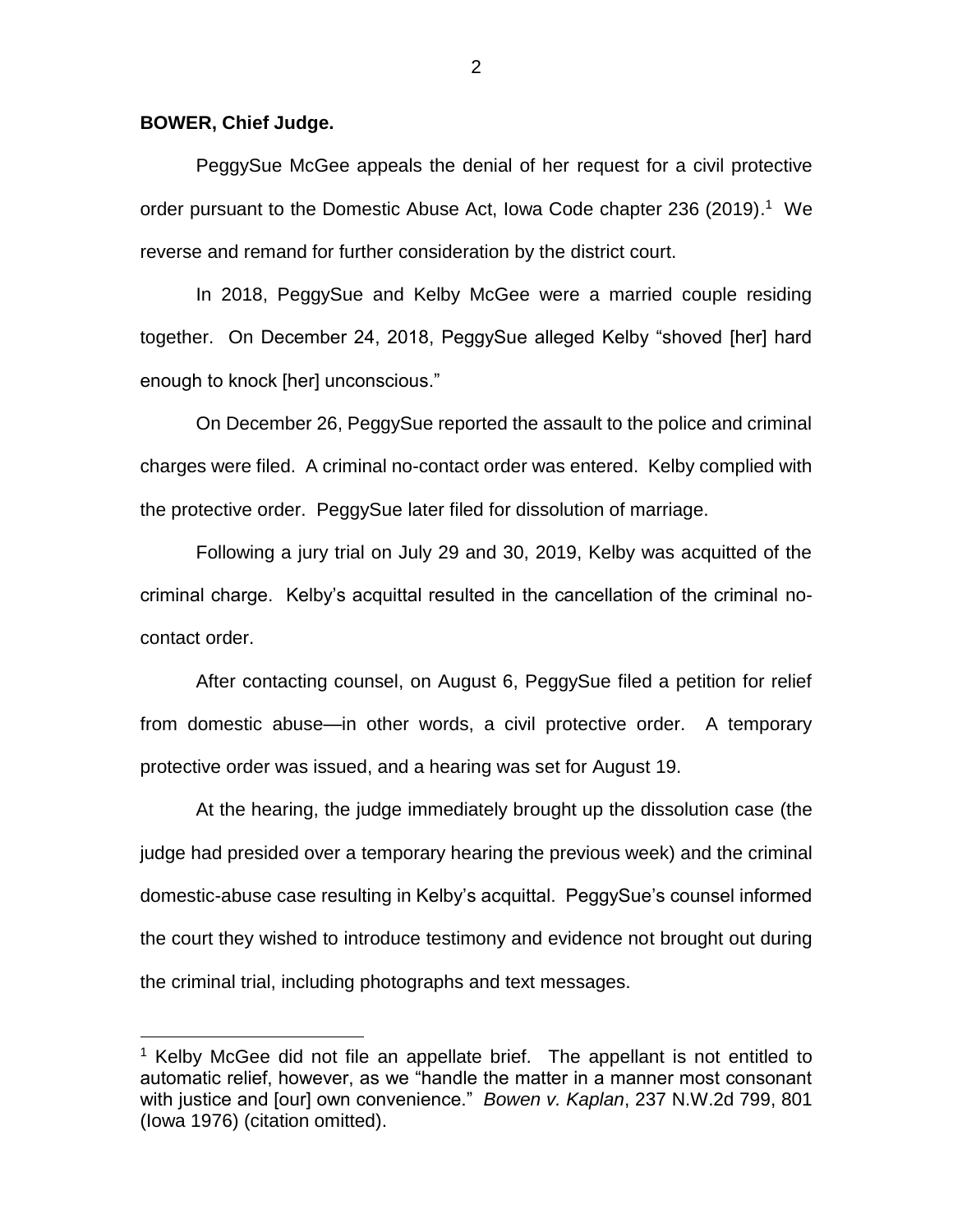The court acknowledged the burden of proof in a civil protective order is lower than the burden required for a criminal conviction. The court stated,

And my concern is that we are engaged in a situation where the court system is being misused to play games to take advantage in the divorce case and I'm wondering if—if there is good cause to believe that we're not in court today just as an outgrowth of the [dissolution] case and as perhaps a payback, if that's the correct word, for the jury finding as it did in the criminal case.

The court had both counsel summarize what happened. Neither PeggySue nor Kelby testified.

The court again discussed the dissolution proceedings with counsel. The court noted Kelby had not been "annoying" PeggySue since December 2018 and the claim was "just much ado about nothing at this point." The court then informed PeggySue she could file a new petition if Kelby "bothers" her again. The court did not admit, discuss, or review PeggySue's proposed exhibits.

The court denied PeggySue's petition, finding there was insufficient evidence. PeggySue appeals, claiming the district court denied her the opportunity to present her evidence, erred by finding her delay in filing for the civil domesticabuse protective order relevant, and improperly relied on the result of Kelby's criminal proceeding when dismissing her petition.

Domestic abuse proceedings are heard in equity. *See Conklin v. Conklin*, 586 N.W.2d 703, 705 (Iowa 1998). We review equity cases de novo. Iowa R. App. P. 6.907.

Iowa Code section 236.4 provides, a domestic-abuse hearing "shall be held at which the plaintiff must prove the allegation of domestic abuse by a preponderance of the evidence." "A proceeding under this chapter shall be held